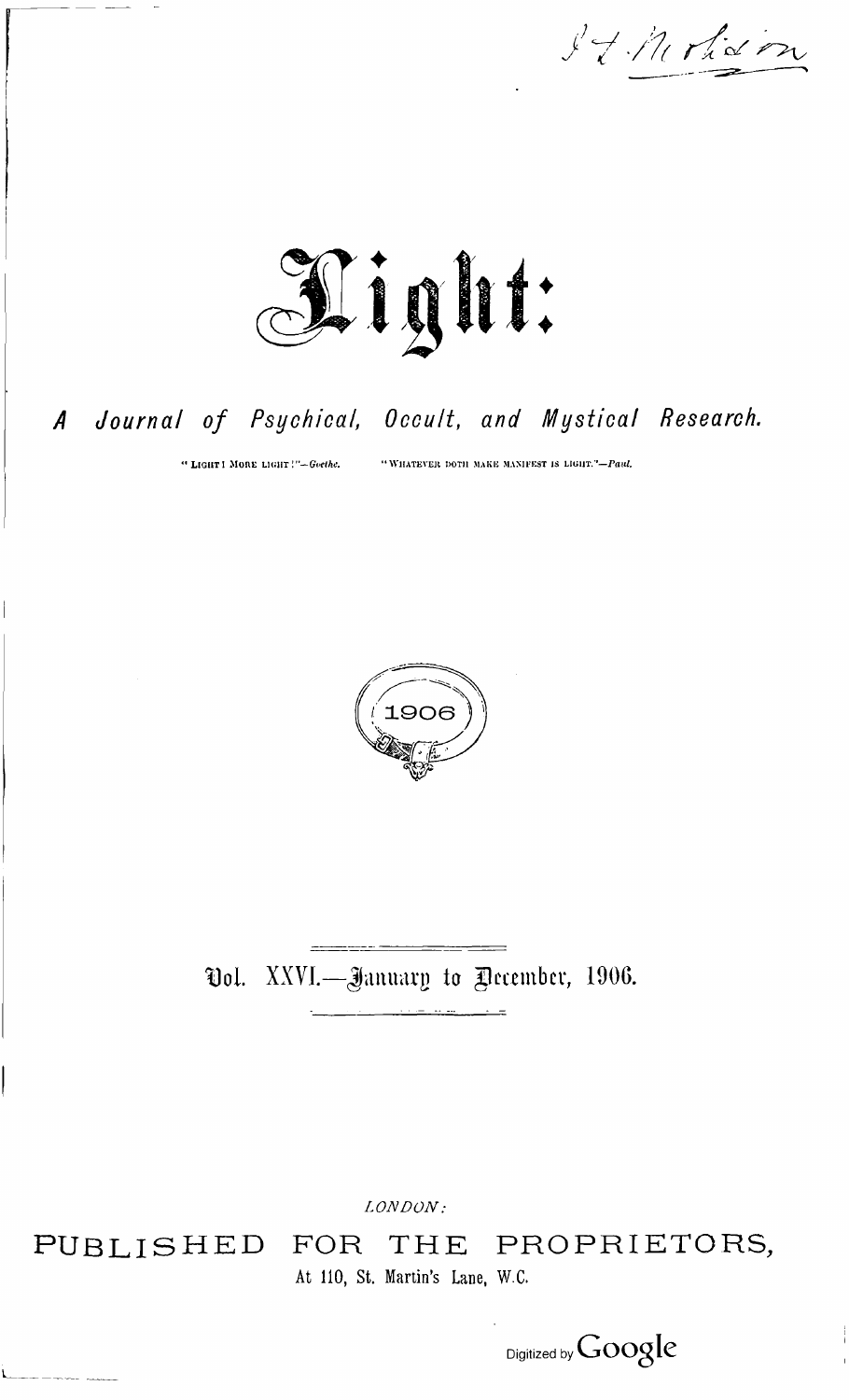$X$ <br>  $Y$  i e 21 01<br>  $X$ H 706  $\Omega$ 



LONDON: THE FRIARS PRINTING ASSOCIATION, LIMITED, 26A, TUDOR STREET, E.C.

 $\bar{z}$ 

 $\text{Digital by Google}$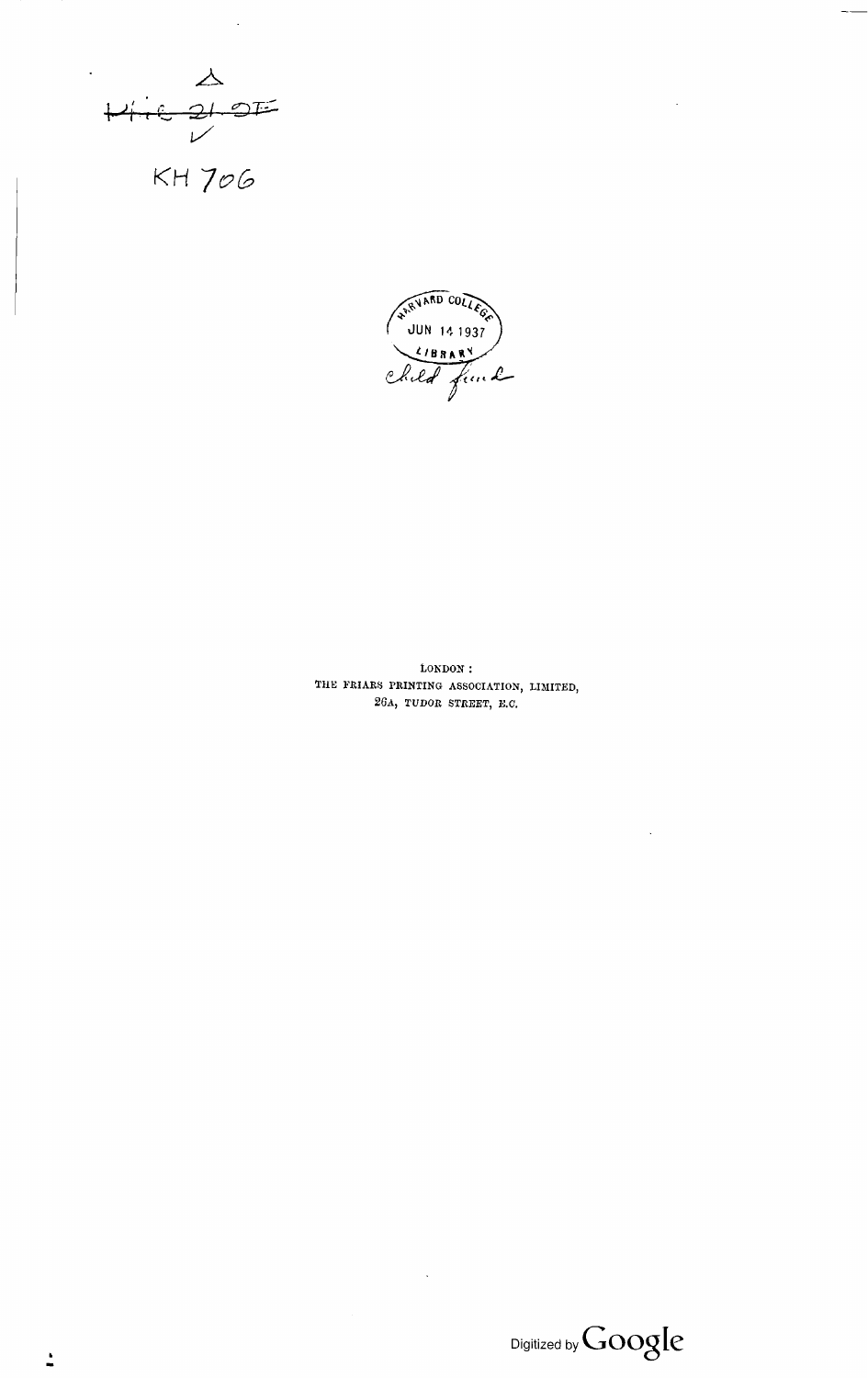## INDEX

**A** frica, South, 149, 263, 292, 348, 417. (And see<br>Agnostic's Creed, 221, 240, 543, 554<br>Abrinsiman, 59, 490<br>Algiers Materialisations, 92, 242, 362 Angels, Biblical, 455, 479, 491, 533<br>
Animals, Faculties of, 12, 356, 413<br>
Animals, Survival of, 384, 439, 473, 509<br>
Animals, Survival of, 384, 439, 473, 509<br>
'An Old Correspondent,' Articles by, 27, 113, 153,<br>
172, 183, 2 Art, Spiritual in. Address by Rev. Lucking<br>Tavener, 139, 152<br>Art, Spirituality of, 296, 392, 513<br>Astrology, 29, 205, 227, 335, 436, 453, 457<br>Austin, Rev. B. F., Questions by, 422, 455<br>Automatic Writing, 227, 251, 323, 347,

B aptism for the Dead, 192, 204, 215, 220, <sup>239</sup> Barrett, Prof. W. F., 280 Bathe, Mrs., \* At Homes,' <sup>514</sup> Beauty, Spiritual, 179, 391 Belgium, Spiritualism in, 34, 99, 106, 355<br>Be Still, 403<br>Biomètre, Dr. Baraduc's, 112<br>Birthday, a Royal, 615<br>Birthday, a Royal, 615<br>Blake, William, on Imagination, 140, 501<br>Body, Out of the, 83, 180, 322, 355, 411, 614<br>Bod Bradlaugh, Mr. Charles, 470 Britten, Mrs., Controls a Medium, 304, 365, <sup>384</sup> Brooks, Bishop, and Spiritualism, 252 Browne, Skull of Sir T., 202 Browning, E. B., 128 Burial, Premature, 217, 263, 467, 520, 541

- **Campbell, Rev. R. J., 128, 320, 536, 507**<br>Capital Punishment, 200<br>Captain of the Ship, 473<br>Carlingford, Lord, Letters of, 8, 22, 64, 141<br>Casts of Spirit Forms, 106, 168, 295, 610<br>Catholics and Spiritualism, 58, 70, 125, 2 Christ, Advent of, 603<br>Christian Science in the Light of Modern Spirit-<br>ulaism. Address by Mr. E. Wake Cook, 31, 43, 55<br>Christian Science, Discussion, 94, 118, 143, 154<br>Christo-Spiritualism and all that it Means. Address<br>b Christ, Resurrection of, 171, 185, 214, 227, 240, 263, 395, 395, 420, 466, 479, 502, 516<br>Christ, the Risen, 326<br>Circles, Successful Private, 108, 143, 201, 365<br>Circles, Successful Private, 108, 143, 201, 365<br>Clairaudience,
- 
- 
- 
- 
- 
- 
- Colville, W. J., 167<br>Communication, Difficulties in, 407<br>Communion of Saints, 33
- 
- 
- 
- Communism, 227, 251, 262 Conferences, 254, 308, 316, 388 Congress at Moscow, <sup>562</sup> Conjurers, Challenges to, 249, 255, 274, 483, 500, 503, 615
- 
- Conjurers on Spiritualism, 495, 511, 580<br>Courage of Conviction, 10<br>Craddock, Séances with, 96, 136, 147, 154, 159, 274, 381<br>Craddock, Séances with, 96, 136, 137, 301, 303<br>Creative Power, Limitations, 309<br>Creative Power, Li
- 
- 
- 
- 
- 
- 

**D** nager Signal, A, 499<br>
Dauring Day, The, 475<br>
Death a Bad Habit, 29<br>
Death, Intimations of, 45, 186, 245, 294, 343, 370, 503,<br>
543, 544, 559<br>
Diagnosis, Psychic, 21, 240<br>
Diagnosis, Psychic, 21, 249<br>
Direct Voice, Spir

**Francish 1013**<br>
Eldred, Exposure of, 111, 110, 129, 130, 148, 154, 159<br>
Eldred, Exposure of, 111, 110, 129, 130, 148, 154,<br>
159<br>
Hetter, Seances with, 39, 40, 51, 52, 63, 79, 88, 393,<br>
Electron Theory, 545, 587<br>
Energy, Experiences, Peculiar, 130, 396, 407, 419, 435 Exposures. (See Chambers, Craddock, Eldred.)

 $\Gamma_{\rm{Hancher, Mollie, 284}}^{\rm{aith and the Body, 159}}$ Fox Sisters on Materialisation, 350 France, Psychical Research in, 364, 448 Francis of Assisi, St., 244 Fulford's First Poem, 620 Funerals, Spiritualist, 77, 158, 313, 395 Funk, Dr. I. K., 71, <sup>123</sup> Future Life, Hindu Ideas on, 478

G age, Lyman W., 333, 376 Gates, Dr. Elmer, 297 German Psychical Journals, 447 Germany, Spiritualism in, 411, 503 Ghosts, Belief in, 386 Ghosts, Clothing of, 221, 268, 321 Ghosts, Speech of, 299 God's Man, 440 Grange, Madame Lucie, <sup>9</sup> Green, Mrs. Ellen, in South Africa, 60, 83, 143, 155, 192, 252, 293, 348, 371, 476

H Ilauntings (and see Poltergeist), 151, 405, 410,<br>
1435, 478, 605<br>
Healing, Mental, 21, 140, 335, 430, 436, 451, 454, 500,<br>
516, 527, 573<br>
Healing, Psychic, 21, 118, 130, 180, 226, 233, 238, 360,<br>
381, 587<br>
381, 587 Healing, Spiritual, 23, 35, 264 Health and Psychic Power, 251 Health, A Temple of, 232 Helpers, Unseen, 442 Heresy, 317 Hodgson, Dr., Alleged Message from, 46, 101 Holy Ghost, the Comforter. Address by Rev. J.<br>Page Hopps, 187, 190<br>Hope for All, 320<br>Hopps, Rev. J. Page, 339<br>Howell, Mr. Walter, Presentation, 10<br>Howitt, William and Mary, 160<br>Hypnotism, 4, 9, 62, 161, 250, 430, 436, 500,

- 
- I dentity, Spirit (' An Old Correspondent '), 27, 113, . 153,172, 183, 293, 334, 356, 568 Identity, Spirit, Proofs of, 47, 5S, 90, 118, 123, 143, 167. 191, 236, 286, 288, 303, 319, 381, 489, 491, 495, 550, 561
- Immortality, 21, 28, 138, 230 Impression Obeyed, 404
- 
- 
- 
- India, Phenomena in, 389, 400, 567<br>Inquiry, A Pertinent, 413, 442<br>Inspiration, 215, 351<br>Inspiration, Modern. Address by Bev. J. Hunter,<br><sup>211</sup>
- 
- Institute, American, 303<br>
Investigation, 83, 93, 94, 107, 100, 101, 214, 261, 381<br>
Investigation, Needs for Ideal. Address by Mr.<br>
F. W. Thurstan, 75<br>
Ireland, Psychic Stories from, 279<br>
Italy, Spiritualism in, 45, 113, 12
- 

J oy, the Supremacy of, 175 Judge Righteous Judgment, 67 Judgment, A Model, 391 Justice, Divine, 128

## K nowledge, The Larger, 502

I aw, Supernatural, 250<br>
A Happy New Year, 015<br>
A Happy New Year, 016<br>
Angels at Church, 186, 222<br>
Artificial Prolongation of Life, 354<br>
A Sign of the Times, 102<br>
Artificial Prolongation of Life, 354<br>
Asymation, 408<br>
Barre Lees, Mr. R. J., Séances with, 106, 353, 383, <sup>395</sup> 420 430 Levitations Photographed, 382<br>Levitations Photographed, 382<br>Life after Death, 184, 304, 580<br>Life's Difficulties, 19<br>' Light, More Light,' 4, 15 Light, the Path of, 308<br>Living, Phantasms of, 561, 563, 603, 604<br>Lombroso, Professor, 358, 545, 562, 567<br>Loxpox Srintry.ALIST ALLIANCE—<br>Address by Mr. J. W. Boulding, 247, 259, 272, 283<br>Address by Mr. J. W. Ree Cook, 31, 4